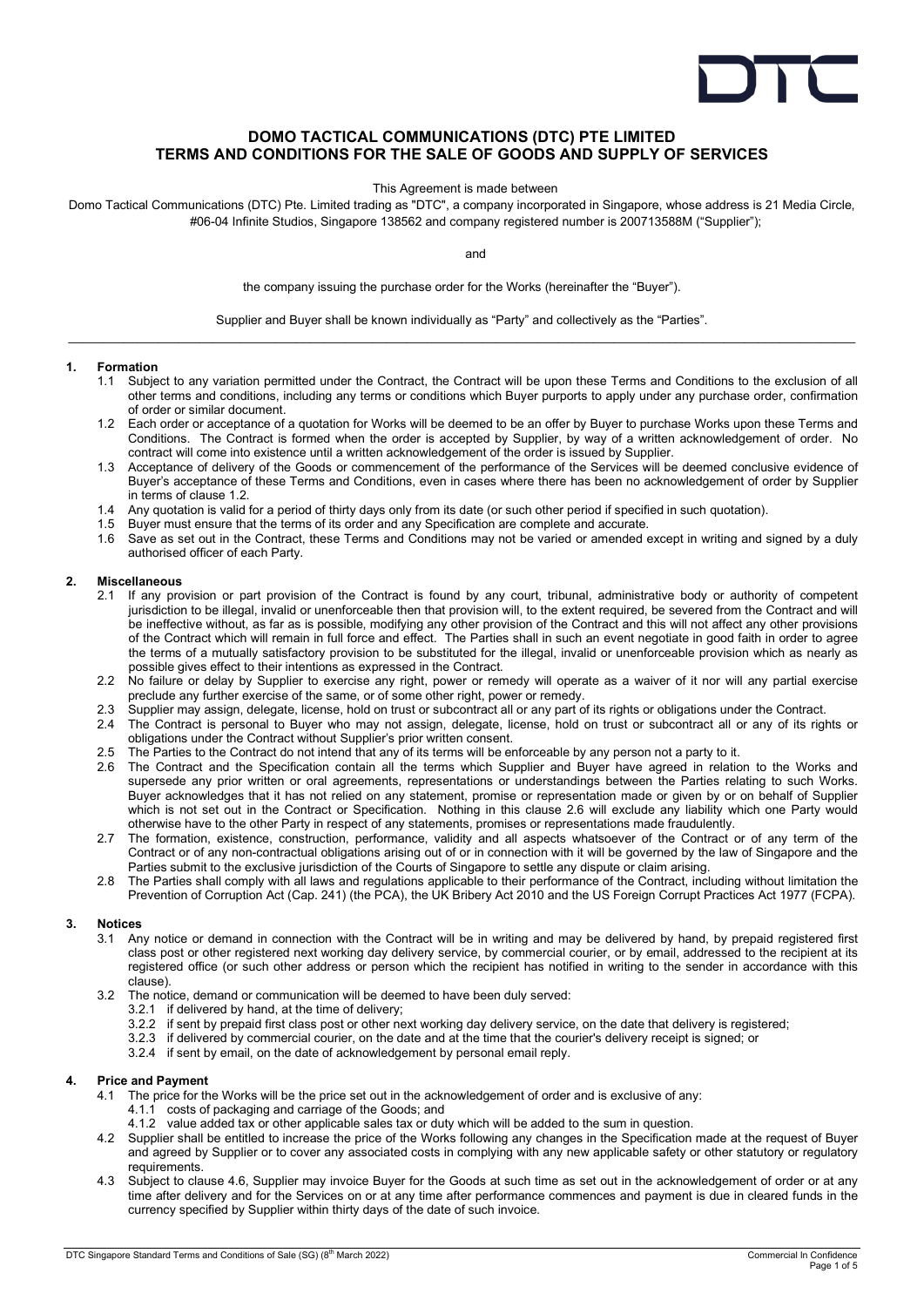- 4.4 All payments to be made by Buyer under the Contract will be made in full without any set-off, counterclaim, deduction or withholding except as required by law. Supplier may, without limiting its other rights or remedies, set off any amount owing to it by Buyer against any amount payable by Supplier to Buyer.
- 4.5 If any sum payable under the Contract is not paid when due then, without prejudice to Supplier's other rights under the Contract, that sum will bear interest from the due date until payment is made in full, both before and after any judgment, at three per cent per annum over Barclays Bank plc base rate from time to time
- 4.6 Where stated in Supplier's quotation, payment shall be made by Buyer as follows:
	- 4.6.1 a prepayment of 100% of the total Contract price shall be payable on receipt of the Supplier's pro-forma invoice. Payment of such sum shall be made by Buyer to Supplier by either bank transfer or by banker's draft, in each case Buyer is to ensure that the sum is received in cleared funds in the Seller's account within 30 days of the date of the pro-forma invoice.

## 5. Confidentiality

5.1 A Party ("Receiving Party") shall keep in strict confidence all technical or commercial know-how, specifications, inventions, processes or initiatives which are of a confidential nature and have been disclosed to the Receiving Party by the other party ("Disclosing Party"), its employees, agents or subcontractors, and any other confidential information concerning the Disclosing Party's business, its products and services which the Receiving Party may obtain. The Receiving Party shall only disclose such confidential information to those of its employees, agents and subcontractors who need to know it for the purpose of discharging the Receiving Party's obligations under the Contract, and shall ensure that such employees, agents and subcontractors comply with the obligations set out in this clause as though they were a party to the Contract. The Receiving Party may also disclose such of the Disclosing Party's confidential information as is required to be disclosed by law, any governmental or regulatory authority or by a court of competent jurisdiction. This clause 5 shall survive termination of the Contract.

## 6. Intellectual Property

- 6.1 Subject to the pre-existing rights of third parties, all Intellectual Property Rights generated under the Contract in any Works shall vest in and be the exclusive property of Supplier.
- 6.2 No right or licence is granted to Buyer in respect of the existing or future Intellectual Property Rights of Supplier, except the right to use the Goods, or resell the Goods (excluding the Software which may only be sub-licensed), or use the Services in each case in Buyer's ordinary course of business and, in the case of the Software, solely for the purpose of the use of the Works.
- 6.3 Buyer will not without Supplier's prior consent allow any trademarks of Supplier or other words or marks applied to the Works to be obliterated, obscured or omitted nor add any additional marks or words.

## 7. Force Majeure

- 7.1 Supplier shall be under no liability for any delay or failure to perform in the event that the manufacture, supply or delivery of the Works is prevented or delayed by any act or circumstances beyond Supplier's reasonable control including but not limited to Act of God, legislation, acts of government or regulatory authorities, war, fire, drought, failure of power supply, lock-out, strike or other action taken by employees in contemplation or furtherance of a trade dispute or owing to any inability to produce materials required for their performance of the Contract.
- 7.2 Supplier shall notify Buyer of any circumstances arising under clause 7.1 and if such circumstance prevails for more than 3 months then either Party shall have the option by giving notice in writing to the other to bring the Contract to an end.

#### 8. Non-Solicitation

8.1 Neither of the Parties shall, during the continuance of the Contract or for a period of 6 months thereafter, procure or induce or attempt to procure or induce (either on its on behalf or on behalf of any other person, firm or company) any senior employee, officer or other personnel of the other Party who has been directly involved in the Contract to leave the employment of that Party.

#### 9. Termination

- 9.1 Either Party may by notice in writing served on the other Party terminate the Contract immediately if that other Party:
	- 9.1.1 commits a material breach of its obligations under the Contract and (if such breach is remediable) fails to remedy that breach within 30 days after receipt of notice in writing to do so;
	- 9.1.2 is unable to pay its debts as they fall due, makes a proposal for a voluntary arrangement or convenes a meeting of its creditors to consider such a proposal, becomes subject to any voluntary arrangement or compromise, has a judicial manager appointed over any of its assets, undertaking or income, passes a resolution for its winding-up, is subject to a petition presented to any court for its winding-up, has a provisional liquidator appointed, has a proposal made for a compromise or arrangement under Part VII Companies Act (Cap. 50), has an administrator appointed in respect of it or is the subject of an application for administration filed at any court or a notice of appointment of an administrator filed at any court or a notice of intention to appoint an administrator filed at any court by any person or is the subject of a notice to strike off the register of companies maintained by the relevant authority in the country where that Party is incorporated;
	- 9.1.3 has any warrant of execution or other process levied or enforced on any of its property; or
	- 9.1.4 ceases to trade or appears in the reasonable opinion of the other Party likely to cease to trade.
- 9.2 Supplier may by notice in writing served on Buyer terminate the Contract immediately if:
	- 9.2.1 Buyer has a change in its senior management and/or control as defined by section 5 of the Companies Act;
	- 9.2.2 the equivalent of any of clauses 9.1.2 to 9.1.4 or 9.2.1 occurs to Buyer under the jurisdiction to which Buyer is subject; or
	- 9.2.3 Buyer commences the manufacture of any goods which are similar to or may compete with the Goods.
- 9.3 The termination of the Contract howsoever arising is without prejudice to the rights, duties and liabilities of either Buyer or Supplier accrued prior to termination and the conditions which expressly or impliedly have effect after termination will continue to be enforceable notwithstanding termination.
- 9.4 Supplier will be entitled to suspend any deliveries or performance otherwise due to occur following service of a notice specifying a breach under clause 9.1.1, Buyer becomes subject to any of the events listed in clause 9.1.2 to 9.1.4 or if Buyer fails to pay any amount due under the Contract, or any other agreement between Buyer and Supplier, on the due date for payment.
- 9.5 All sums payable to Supplier under the Contract will become due immediately upon termination of the Contract.

#### 10. Limitation of Liability

- 10.1 Nothing in the Contract shall limit or exclude Supplier's liability for:
	- 10.1.1 death or personal injury caused by its negligence;
	- 10.1.2 fraud or fraudulent misrepresentation;
- 10.1.3 any other matter for which it would be illegal for Supplier to exclude or limit or attempt to exclude or limit its liability. 10.2 Subject to clause 10.1:
-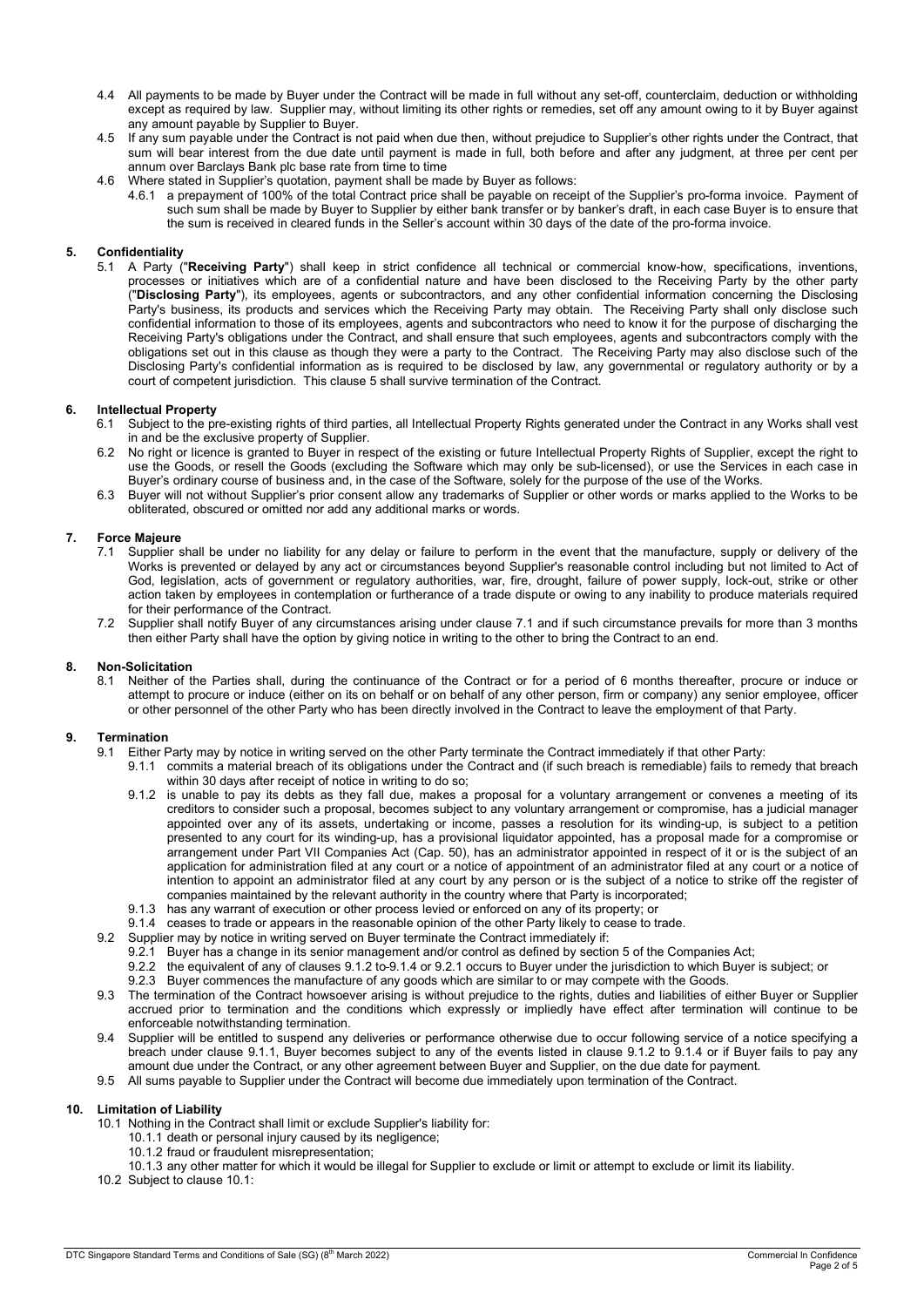- 10.2.1 Supplier shall under no circumstances whatever be liable to Buyer, whether in contract, tort (including negligence), breach of statutory duty, or otherwise, for any loss of profit, or any indirect or consequential loss arising under or in connection with the Contract; and
- 10.2.2 Supplier's total liability to Buyer in respect of all other losses arising under or in connection with each Contract, whether in contract, tort (including negligence), breach of statutory duty, or otherwise, shall in no circumstances exceed the greater of 115% of the amount paid by Buyer to Supplier under that Contract or £10,000.
- 10.3 The terms implied by sections 13 to 15 of the Sale of Goods Act (Cap. 393) and the terms implied by sections 3 to 5 of the Supply of Goods and Services Act (Cap. 394) are, to the fullest extent permitted by law, excluded from the Contract.
- 10.4 This clause 10 shall survive termination of the Contract.

## 11. Export/Import

- 11.1 The Works (including, without limitation, any Software) may be subject to applicable export or import laws and regulations worldwide (collectively, "Export/Import Law").
- 11.2 Buyer agrees to comply strictly with all Export/Import Laws applicable to the Works. Buyer shall promptly notify Supplier of any licensing, registration, permit, approval, authorisation, certification or other relevant requirements under Export/Import Laws that may apply to delivery of the Works to Buyer site(s).
- 11.3 Buyer acknowledges and agrees that the Works shall not be exported, re-exported, trans-shipped or otherwise transferred to any country for which Singapore, the United Kingdom, the United States and/or the European Union maintains an embargo.

## 12. Resale

12.1 Buyer represents and warrants that it shall not, without the express prior written approval of Supplier, resell the Works in exactly the same condition in which they were supplied by Supplier at the Delivery Point. Supplier may make approval subject to such conditions as Supplier shall, in its discretion, deem appropriate, including but not limited, to informing Supplier of each occasion on which Buyer resells the Works. For the purposes of this clause, resale shall not include where Buyer integrates the Works or explicitly provides such Works as part of a larger Buyer solution or system for onward sale.

## 13. Quantity and Description of the Goods

- 13.1 The quantity and description of the Goods will be as set out in Supplier's acknowledgement of order.
- 13.2 All samples, drawings, data sheets descriptive matter, specifications (other than the Specification) and advertising issued by Supplier (or the manufacturer of the Goods) and any descriptions or illustrations contained in Supplier's or manufacturer's catalogues or brochures are issued or published for the sole purpose of giving an approximate idea of the Goods represented by or described in them. They will not form part of the Contract and this is not a sale by sample.
- 13.3 Supplier may make any changes to the Specification, design, materials or finishes of the Goods which: 13.3.1 are required to conform with any applicable safety or other statutory or regulatory requirements; or 13.3.2 do not materially affect their quality or performance.

## 14. Delivery of the Goods

- 14.1 Unless otherwise expressly specified in the written acknowledgement of order, delivery of the Goods will be made EXW, Incoterms® 2020.
- 14.2 Supplier may deliver the Works by separate instalments or perform any Services in stages. Each separate instalment or stage will be invoiced and paid for in accordance with the provisions of the Contract.
- 14.3 Each instalment or stage will be a separate Contract and no cancellation or termination of any one Contract relating to an instalment or stage will entitle Buyer to repudiate or cancel any other Contract, instalment or stage.
- 14.4 Supplier will use reasonable endeavours to deliver the Goods within the time agreed when Buyer places and order and Supplier provides the acknowledgement of order. If Supplier fails to deliver the Goods for a period of more than 120 days after the date agreed for delivery, its liability shall be limited to the costs and expenses incurred by Buyer in obtaining replacement goods of similar description and quality in the cheapest market available, less the price of the Goods. Supplier shall have no liability for any failure to deliver the Goods to the extent that such failure is caused by force majeure (as described in clause 7), Buyer's failure to provide Supplier with adequate delivery instructions for the Goods or any relevant instruction related to the supply of the Goods.
- 14.5 Buyer will provide at its expense at the Delivery Point adequate and appropriate equipment and manual labour for loading the Goods.
- 14.6 If Buyer fails to take delivery of any of the Goods when they are ready for delivery or to provide any instructions, documents, licences or authorisations required to enable the Goods to be delivered on time (except solely on account of Supplier's default), the Goods will be deemed to have been delivered on the due date and (without prejudice to its other rights) Supplier may store or arrange for storage of the Goods until actual delivery or sale in accordance with this clause and charge Buyer for all reasonable related costs and expenses (including, without limitation, storage and insurance).

## 15. Risk/Ownership

- 15.1 Risk of damage to or loss of the Goods will pass to Buyer on delivery (or deemed delivery in accordance with clause 14.6).
- 15.2 Ownership of the Goods (excluding Software) will not pass to Buyer until Supplier has received in full (in cash or cleared funds) all sums due to it in respect of:
	- 15.2.1 the Goods; and
	- 15.2.2 all other sums which are or which become due to Supplier from Buyer on any account.
- 15.3 Until ownership of the Goods (excluding Software) has passed to Buyer, Buyer must:
	- 15.3.1 hold the Goods on a fiduciary basis as Supplier's bailee;
	- 15.3.2 store the Goods (at no cost to Supplier) separately from all other Goods of Buyer or any third party in such a way that they remain readily identifiable as Supplier's property;
	- 15.3.3 not destroy, deface or obscure any identifying mark or packaging on or relating to the Goods; and
	- 15.3.4 maintain the Goods in satisfactory condition insured on Supplier's behalf for their full price against all risks to the reasonable satisfaction of Supplier, and will whenever requested by Supplier produce a copy of the policy of insurance.
- 15.4 Buyer may resell the Goods (or, in the case of the Software, sublicense the Software) before ownership has passed to it solely on the following conditions:
	- 15.4.1 any sale will be effected in the ordinary course of Buyer's business at full market value and Buyer will account to Supplier accordingly and hold the proceeds of resale on trust for Supplier; and
	- 15.4.2 any such sale will be a sale of Supplier's property on Buyer's own behalf and Buyer will deal as principal when making such a sale.
- 15.5 Buyer's right to hold the Goods will terminate immediately if any of the circumstances set out in clause 9.1 or 9.2 occur.
- 15.6 Supplier will be entitled to recover payment for the Goods notwithstanding that title in any of the Goods has not passed from Supplier.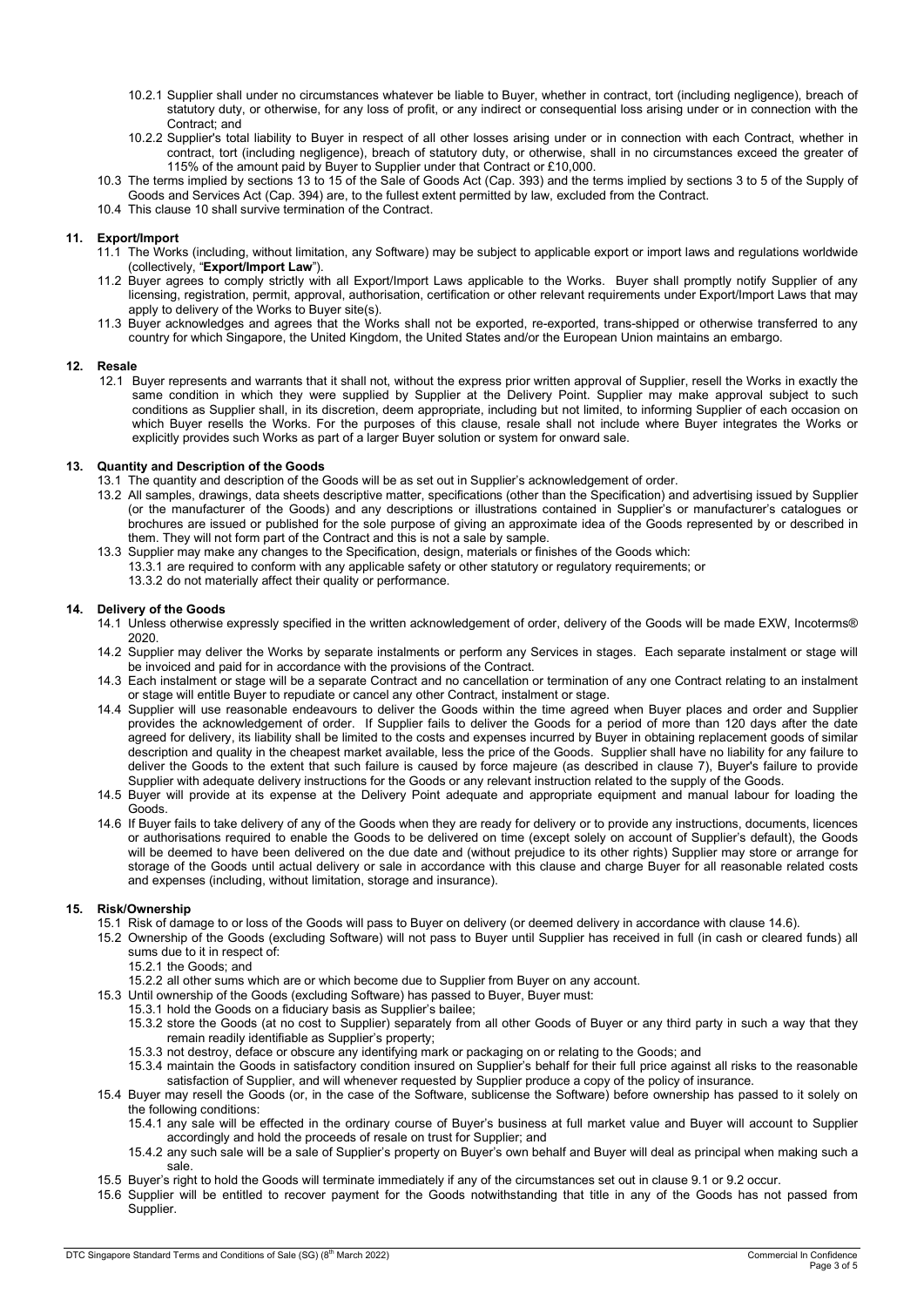- 15.7 Buyer grants Supplier, its agents and employees an irrevocable licence and provision at any time to enter any premises where the Goods are or may be stored in order to inspect them, or, where Buyer's right to possession has terminated, to recover them.
- 15.8 Where Supplier is unable to determine whether any Goods are the goods in respect of which Buyer's right to possession has terminated, Buyer will be deemed to have sold all goods of the kind sold by Supplier to Buyer in the order in which they were invoiced to Buyer.
- 15.9 On termination of the Contract, howsoever caused, Supplier's (but not Buyer's) rights contained in this clause 15 will remain in effect.

#### 16. Warranty of the Goods

- 16.1 Supplier will, free of charge, within a period of twelve months, or ninety days for contracts agreed for the repair of client owned Goods originally supplied by the Supplier, each period commencing from the date of dispatch of Goods, which are proved to the reasonable satisfaction of Supplier to not comply with specification due to defects in material, workmanship or design (other than a design made, furnished or specified by Buyer), repair, or at its option replace, such Goods. This obligation will not apply where: 16.1.1 Non-compliance is attributable to any fair wear and tear relating to the Goods;
	- 16.1.2 The Goods have been improperly altered in any way whatsoever, or have been subject to misuse or unauthorised repair;
	- 16.1.3 The Goods have been improperly installed or connected;
	- 16.1.4 Any maintenance requirements relating to the Goods have not been complied with;
	- 16.1.5 Any instructions as to storage of the Goods have not been complied with in all respects; or
	- 16.1.6 Buyer has failed to notify Supplier of any defect or suspected defect within fourteen days of the delivery where the defect should be apparent on reasonable inspection, or within fourteen days of the same coming to the knowledge of Buyer where the defect is not one which should be apparent on reasonable inspection, and in any event no later than twelve months from the date of delivery or performance.
- 16.2 Supplier's obligation under clause 16.1 is subject to the Goods being returned, if Supplier so requires, by Buyer to Supplier carriage paid. Supplier will refund to Buyer the cost of carriage on the return of any such defective Goods if Buyer's warranty claim is substantiated to the reasonable satisfaction of Supplier, and will deliver any repaired or replacement Goods to Buyer at Supplier's own expense.
- 16.3 Any Goods which have been replaced will belong to Supplier. Any repaired or replacement Goods will be liable to repair or replacement under the terms specified in this clause 16 for the unexpired portion of the twelve month period from the original date of delivery of the replaced goods process.

#### 17. Quantity and Description of the Services

- 17.1 The quantity and description of the Services will be as set out in Supplier's acknowledgement of order.
- 17.2 All samples, drawings, descriptive matter, specifications and advertising issued by Supplier and any descriptions or illustrations contained in Supplier's or manufacturer's catalogues or brochures are issued or published for the sole purpose of giving an approximate idea of the Services represented by or described in them. They will not form part of the Contract.
- 17.3 Supplier may make any changes to the Specification which: 17.3.1 are required to conform with any applicable safety or other statutory or regulatory requirements; or 17.3.2 do not materially affect their quality or performance.

# 18. Performance of the Services

- 18.1 Supplier warrants to Buyer that the Services will be provided using reasonable skill and care.
- 18.2 Supplier will use reasonable endeavours to deliver and perform each of Buyer's orders for the Services within the time agreed when Buyer places an order and Supplier provides the acknowledgement of order and, if no time is agreed, then within a reasonable time, but the time of performance will not be of the essence.
- 18.3 If Buyer fails to provide any instructions, documents, licences or authorisations required to enable the Services to be performed on time (except solely on account of Supplier's default), the Services will be deemed to have been performed on the due date.
- 18.4 Supplier shall have the right to make any changes to the Services which are necessary to comply with any applicable law or safety requirement, or which do not materially affect the nature or quality of the Services, and Supplier shall notify Buyer in any such event.

## 19. Warranty for the Services

19.1 Supplier will, free of charge, within a period of twelve months from the date of performance of Services which are proved to the reasonable satisfaction of Supplier to not comply with Specification due to defects in workmanship repair or, at its option, re-perform such Services. This obligation will not apply where Buyer has failed to notify Supplier of any defect or suspected defect within fourteen days of the delivery where the defect should be apparent on reasonable inspection, or within fourteen days of the same coming to the knowledge of Buyer where the defect is not one which should be apparent on reasonable inspection, and in any event no later than twelve months from the date of delivery or performance.

## 20. Corporate Criminal Offences

#### 20.1 Buyer shall:

- 20.1.1 comply with all applicable laws, statutes, regulations, relating to Corporate Criminal Offences, including but not limited to Part 3 of the UK Criminal Finances Act 2017;
- 20.1.2 not engage in any facilitation of tax evasion of any kind;
- 20.1.3 have and shall maintain in place throughout the term of the Agreement its own policies and procedures to prevent Corporate Criminal Offences, including but not limited to, reasonable prevention procedures under the Criminal Finances Act 2017;
- 20.1.4 promptly report to Supplier any suspected tax evasion in relation to Buyer's performance of this Agreement.
- 

## 21. Data Protection

- 21.1 "Data controller" shall have the meaning set out in the Data Protection Legislation.
- 21.2 Where Supplier acts as a Data controller in performing its obligations under a Contract, personal data will be processed as set out in Supplier's Privacy Policy (available at www.domotactical.com/privacy-policy), which may be amended from time to time.
- 21.3 The Parties will comply with their respective obligations under the Data Protection Legislation and neither Party shall perform their obligations in any way which may cause the other Party to breach any of its applicable obligations under the Data Protection Legislation.

#### 22. Definitions and Interpretation

22.1 In these Terms and Conditions the following expressions will have the following meanings unless inconsistent with the context:

"Business Day" any day other than a Saturday or Sunday or a public or bank holiday in the country that Supplier is located.